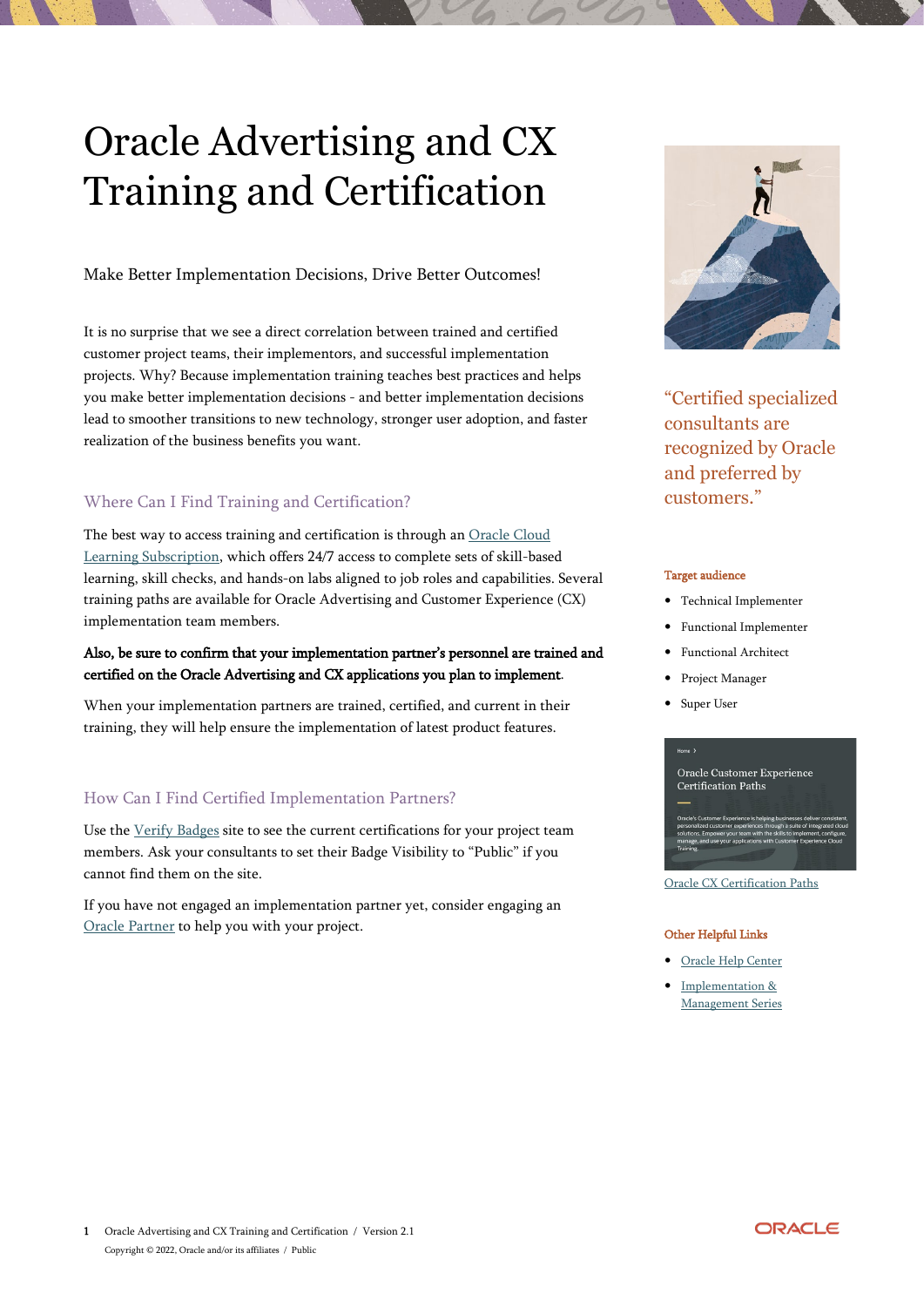Your key project personnel must obtain appropriate implementation training through the following learning path programs:

| <b>PRODUCT</b>                | START WITH THIS LEARNING PATH                                             |
|-------------------------------|---------------------------------------------------------------------------|
| <b>Oracle Marketing</b>       | <b>Eloqua Implementation Specialist</b>                                   |
|                               | <b>Responsys Implementation Specialist</b>                                |
| <b>Oracle B2C Service</b>     | <b>Integration and Development Implementer</b>                            |
| <b>Oracle B2B Service</b>     | Oracle B2B Service Implementer                                            |
| <b>Oracle Field Service</b>   | <b>Field Service Implementer</b>                                          |
| Oracle CX Sales               | Oracle CX Sales Implementer                                               |
|                               | Specialize with these skills:                                             |
|                               | <b>Customer Data Management Cloud Service Implementation</b><br>$\bullet$ |
|                               | <b>Intelligent Advisor Implementer</b><br>$\bullet$                       |
| Configure, Price, Quote (CPQ) | <b>CPQ</b> Implementer                                                    |
| Commerce                      | Commerce Cloud Implementer                                                |

Remember to check your learning subscription often - new specialization training and exams may be added over time!

## How Do I Get Started?

The Oracle Advertising and CX Learning Subscription gives you access to all core and specialized implementation training listed above. Contact [Oracle University](http://education.oracle.com/pls/web_prod-plq-dad/db_pages.getpage?page_id=225) to request more information or to help with purchasing a learning subscription.

## Are There Any Additional Implementation Resources?

Intended to supplement your training, the [Oracle Advertising and CX-Best](https://www.oracle.com/cx/resources/)  [Practices and Resources](https://www.oracle.com/cx/resources/) page is a collection of resources for key topics. Go to a Resource Center when you want to find recommended documents, videos, and best practice materials to help you implement the Oracle Advertising and CX applications.



"When my team is trained, we can interact with our implementation consultants and make more informed, better decisions."